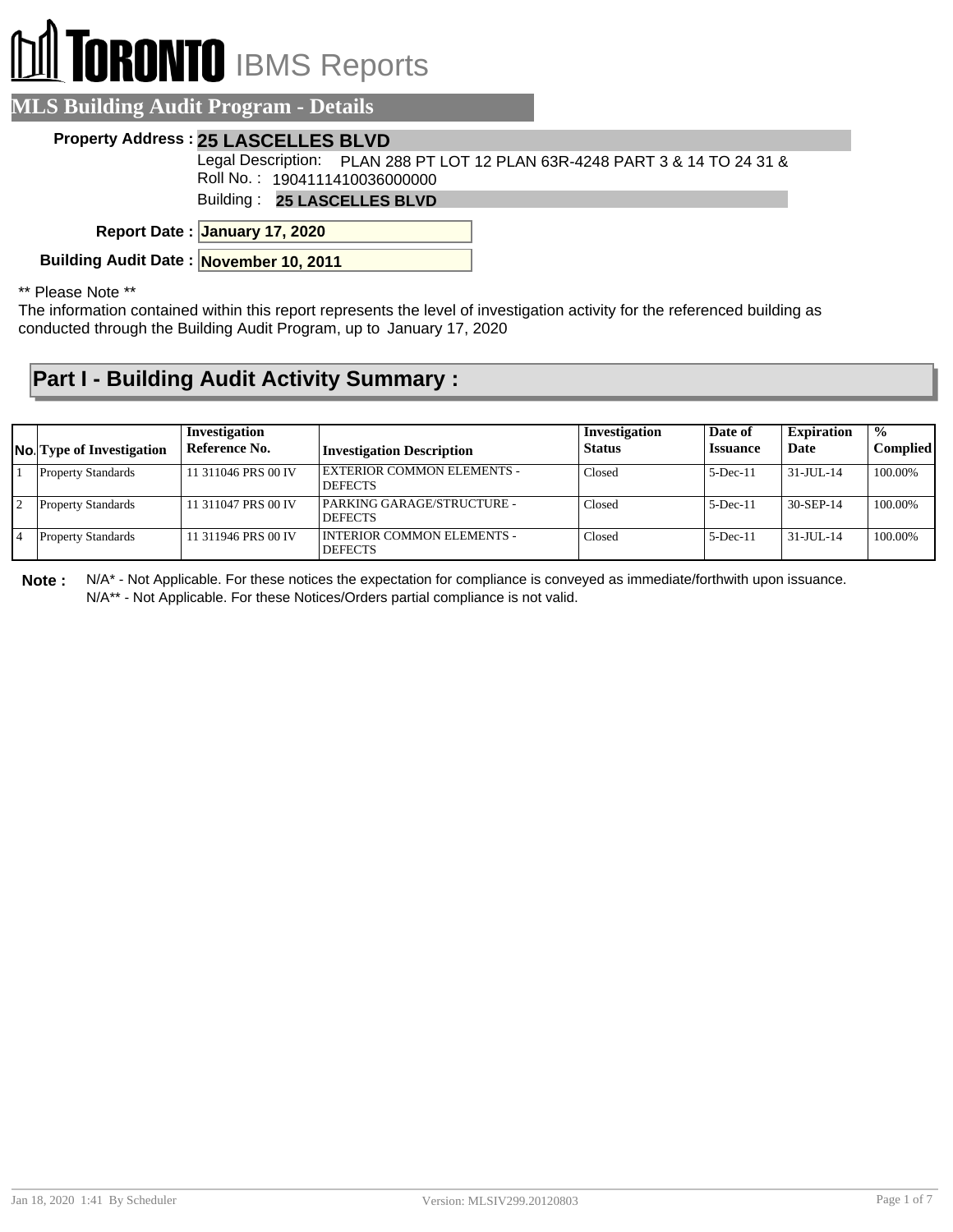## **Part II - Building Audit Details for Property Standards Orders :**

|    | Type of<br>INo. Investigation | <i><b>Investigation</b></i><br>Reference No. | <b>Investigation Description</b>                                  | Investigation Date of<br>∣Status | <b>Issuance</b> | <b>Expiration</b><br>Date | <b>Next Scheduled</b><br><b>Inspection Date</b> |
|----|-------------------------------|----------------------------------------------|-------------------------------------------------------------------|----------------------------------|-----------------|---------------------------|-------------------------------------------------|
| 12 | <b>Property Standards</b>     |                                              | 11 311047 PRS 00 IV PARKING GARAGE/STRUCTURE -<br><b>IDEFECTS</b> | <b>Closed</b>                    | 5-Dec-11        | 30-SEP-14                 | 15-Oct-15                                       |
|    |                               |                                              |                                                                   |                                  |                 |                           |                                                 |

**0**

**19**

**No. of defects contained within the Order :**

**No. of defects that remain outstanding :**

|                | <b>Deficiency Details</b>                                                                                                                                                                                                                                                                                                                             |                          |               |  |  |  |  |
|----------------|-------------------------------------------------------------------------------------------------------------------------------------------------------------------------------------------------------------------------------------------------------------------------------------------------------------------------------------------------------|--------------------------|---------------|--|--|--|--|
| No.            | <b>Violation/Defect</b>                                                                                                                                                                                                                                                                                                                               | Location                 | <b>Status</b> |  |  |  |  |
|                | Guard has openings of a size that does not prevent the passsage of a sphere having a diameter<br>more than 100 millimetres                                                                                                                                                                                                                            | Underground Parking Area | Closed        |  |  |  |  |
| $\overline{2}$ | The parking or storage garage walls from floor level to a height of sixty (60) centimeters are not<br>painted black.                                                                                                                                                                                                                                  | Underground Parking Area | Closed        |  |  |  |  |
| 3              | Lighting in a garage is provided at less than 50 lux.                                                                                                                                                                                                                                                                                                 | Underground Parking Area | Closed        |  |  |  |  |
| 4              | The ceilings in the parking or storage garage are not maintained free of holes, breaks or cracks.<br>Namely concrete deterioriation.                                                                                                                                                                                                                  | Underground Parking Area | Closed        |  |  |  |  |
| 5              | The ceilings in the parking or storage garage are not impervious to water.                                                                                                                                                                                                                                                                            | Underground Parking Area | Closed        |  |  |  |  |
| 6              | The parking or storage garage ceiling painted surface is not maintained in a state of good repair.<br>Namely paint deterioriation.                                                                                                                                                                                                                    | Underground Parking Area | Closed        |  |  |  |  |
| $\overline{7}$ | The parking or storage garage columns are not painted white from sixty (60) centimeters above<br>floor level.                                                                                                                                                                                                                                         | Underground Parking Area | Closed        |  |  |  |  |
| 8              | The parking or storage garage columns from floor level to a height of sixty (60) centimeters are<br>not painted black.                                                                                                                                                                                                                                | Underground Parking Area | Closed        |  |  |  |  |
| 9              | The parking or storage garage is used to keep junk or rubbish.                                                                                                                                                                                                                                                                                        | Underground Parking Area | Closed        |  |  |  |  |
| 10             | The garage door that is equipped with an automatic closing mechanism is not equipped with a<br>sensing device that does not allow the door to close when any person, animal or object is<br>crossing its path.                                                                                                                                        | Underground Parking Area | Closed        |  |  |  |  |
| 11             | The electrical connections are not maintained in a safe and complete condition. Namely missing<br>cover plate.                                                                                                                                                                                                                                        | Underground Parking Area | Closed        |  |  |  |  |
| 12             | The electrical connections are not maintained in a safe and complete condition. Namely exposed<br>wiring.                                                                                                                                                                                                                                             | Underground Parking Area | Closed        |  |  |  |  |
| 13             | The floors in the parking or storage garage are not maintained free of holes, breaks or cracks,<br>Namely concrete deterioriation.                                                                                                                                                                                                                    | Underground Parking Area | Closed        |  |  |  |  |
| 14             | The plumbing drain pipe(s) is not connected to the sewage system.                                                                                                                                                                                                                                                                                     | Underground Parking Area | Closed        |  |  |  |  |
| 15             | The floor drain is not maintained in good repair. Namely missing and damaged drain covers                                                                                                                                                                                                                                                             | Underground Parking Area | Closed        |  |  |  |  |
| 16             | Large safe-exit arrows are not displayed on safe-exit doors 1.5 metres above the floor, measured<br>from the center of the arrow to the floor, with the arrow pointing down.                                                                                                                                                                          | Underground Parking Area | Closed        |  |  |  |  |
| 17             | Small safe-exit arrows are not prominently displayed on columns or walls 1.5 metres above the<br>floor, measured from the center of the arrow to the floor; at least every ten (10) metres along the<br>safe-exit route; at all safe-exit route decision points along the safe-exit route; and wherever a<br>safe-exit route crosses a traffic aisle. | Underground Parking Area | Closed        |  |  |  |  |
| 18             | The parking or storage garage walls are not painted white from sixty (60) centimeters above floor<br>level.                                                                                                                                                                                                                                           | Underground Parking Area | Closed        |  |  |  |  |
| 19             | The handrails and/or other appurtenant attachments and/or their supporting structural members<br>are not maintained in good repair. Namely rusted handrail                                                                                                                                                                                            | Underground Parking Area | Closed        |  |  |  |  |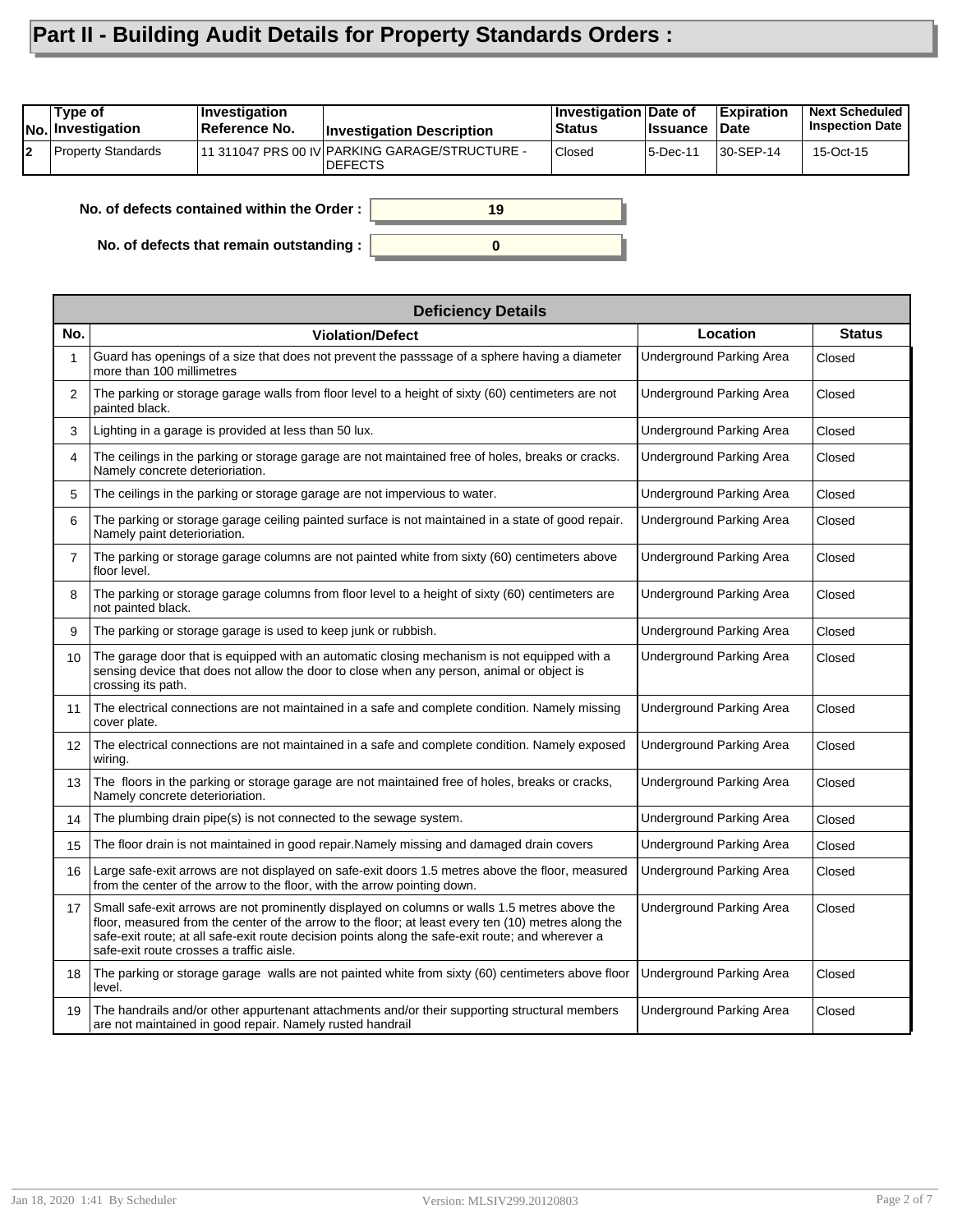|  | Tvpe of<br><b>No.</b> Investigation | $\blacksquare$ Investigation<br>Reference No. | <b>Investigation Description</b>                                  | <b>∐nvestigation Date of</b><br>Status | <b>Issuance Date</b> | <b>Expiration</b> | <b>Next Scheduled</b><br><b>Inspection Date</b> |
|--|-------------------------------------|-----------------------------------------------|-------------------------------------------------------------------|----------------------------------------|----------------------|-------------------|-------------------------------------------------|
|  | Property Standards                  |                                               | 111 311946 PRS 00 IV INTERIOR COMMON ELEMENTS -<br><b>DEFECTS</b> | Closed                                 | 5-Dec-11             | 31-JUL-14         | 28-Sep-14                                       |

| No. of defects contained within the Order : $\parallel$ |  |
|---------------------------------------------------------|--|
| No. of defects that remain outstanding :                |  |

| <b>Deficiency Details</b> |                                                                                                                                                                                                                                                        |                        |                  |  |  |  |  |
|---------------------------|--------------------------------------------------------------------------------------------------------------------------------------------------------------------------------------------------------------------------------------------------------|------------------------|------------------|--|--|--|--|
| No.                       | <b>Violation/Defect</b>                                                                                                                                                                                                                                | Location               | <b>Status</b>    |  |  |  |  |
|                           | The floor and every appurtenance, surface cover and finish is not maintained. Namely floor<br>damaged by elevator.                                                                                                                                     | <b>Basement</b>        | Closed           |  |  |  |  |
| 2                         | The floor and every appurtenance, surface cover and finish is not maintained. Namely damaged<br>and missing drain covers.                                                                                                                              | <b>Boiler Room</b>     | Closed           |  |  |  |  |
| 3                         | Required handrails on stairs or ramps are less than 865mm or more than 965mm high                                                                                                                                                                      | Boiler Room            | Closed           |  |  |  |  |
| 4                         | The ventilation system or unit is not kept in good repair and maintained in good working condition<br>at all times. Namely damaged vent cover.                                                                                                         | Compactor Room         | Substantially Co |  |  |  |  |
| 5                         | Ceiling not maintained free of holes, cracks, damaged and deteriorated materials. Namely hole in<br>the ceiling.                                                                                                                                       | Compactor Room         | Closed           |  |  |  |  |
| 6                         | Elevator machine room is not equipped to provide illumination to an average level of not less than<br>100 lux at floor level.                                                                                                                          | Elevator               | Closed           |  |  |  |  |
| $\overline{7}$            | The ventilation system or unit is not regularly cleaned.                                                                                                                                                                                               | Laundry Room           | Closed           |  |  |  |  |
| 8                         | The electrical receptacle are not maintained in a safe and complete condition. Namely missing<br>cover plates.                                                                                                                                         | Laundry Room           | Closed           |  |  |  |  |
| 9                         | Previously finished surface(s) in the public area of the property are not renewed or refinished,<br>when necessary, to maintain a similar appearance. Namely paint vent cover.                                                                         | Laundry Room           | Substantially Co |  |  |  |  |
| 10                        | Emergency contact sign does not indicate current name, address and telephone number of the<br>person responsible for the property and the name and telephone number of the authorized person<br>to contact in case of an emergency on a 24 hour basis. | Lobby                  | Closed           |  |  |  |  |
| 11                        | The emergency contact sign is not in lettering of not less than 12.7 millimetres in height.                                                                                                                                                            | Lobby                  | Closed           |  |  |  |  |
| $12 \overline{ }$         | Floor(s) and/or floor covering(s) not maintained free from trip or other hazardous condition.<br>Namely missing draincover.                                                                                                                            | Locker Room            | Closed           |  |  |  |  |
| 13                        | Floor(s) and/or floor covering(s) not maintained free from trip or other hazardous condition.<br>Namely missing draincover.                                                                                                                            | Locker Room            | Closed           |  |  |  |  |
| 14                        | The electrical connections are not maintained in a safe and complete condition. Namely loose<br>wires and open boxes.                                                                                                                                  | Locker Room            | Closed           |  |  |  |  |
| 15                        | Required guard does not prevent the passage of a spherical object having a diameter more than<br>100 millimetres                                                                                                                                       | <b>Mechanical Room</b> | Closed           |  |  |  |  |
| 16                        | Height of the guard for the exit stairs are less than 1,070 millimetres around landings.                                                                                                                                                               | <b>Mechanical Room</b> | Closed           |  |  |  |  |
| 17                        | The electrical connections are not maintained in a safe and complete condition. Namely loose<br>wires and open boxex.                                                                                                                                  | <b>Mechanical Room</b> | Closed           |  |  |  |  |
| 18                        | Floor and/or floor covering not kept free from holes, stains, rubbish and debris.                                                                                                                                                                      | <b>Mechanical Room</b> | Closed           |  |  |  |  |
| 19                        | Wall(s) not maintained free of holes, cracks, damaged and deteriorated materials. Namely<br>missing bricks.                                                                                                                                            | <b>Mechanical Room</b> | Closed           |  |  |  |  |
| 20                        | Ceiling(s) constructed for the purpose of separation is not maintained in a good state of repair.                                                                                                                                                      | Meter Room             | Closed           |  |  |  |  |
| 21                        | Floor and/or floor covering not kept free from holes, stains, rubbish and debris. Namely clean and<br>clear of storage materials.                                                                                                                      | Office                 | Closed           |  |  |  |  |
| 22                        | The electrical connections are not maintained in a safe and complete condition. Namely replace<br>cabinet doors.                                                                                                                                       | Roof Of Building       | Closed           |  |  |  |  |
| 23                        | Required handrails on stairs or ramps are less than 865mm or more than 965mm high                                                                                                                                                                      | Roof Of Building       | Closed           |  |  |  |  |
| 24                        | Height of the guard for the exit stairs are less than 1,070 millimetres around landings.                                                                                                                                                               | Roof Of Building       | Closed           |  |  |  |  |
| 25                        | Required guard does not prevent the passage of a spherical object having a diameter more than<br>100 millimetres                                                                                                                                       | Roof Of Building       | Closed           |  |  |  |  |
| 26                        | Ceiling not maintained free of holes, cracks, damaged and deteriorated materials.                                                                                                                                                                      | Storage Room           | Closed           |  |  |  |  |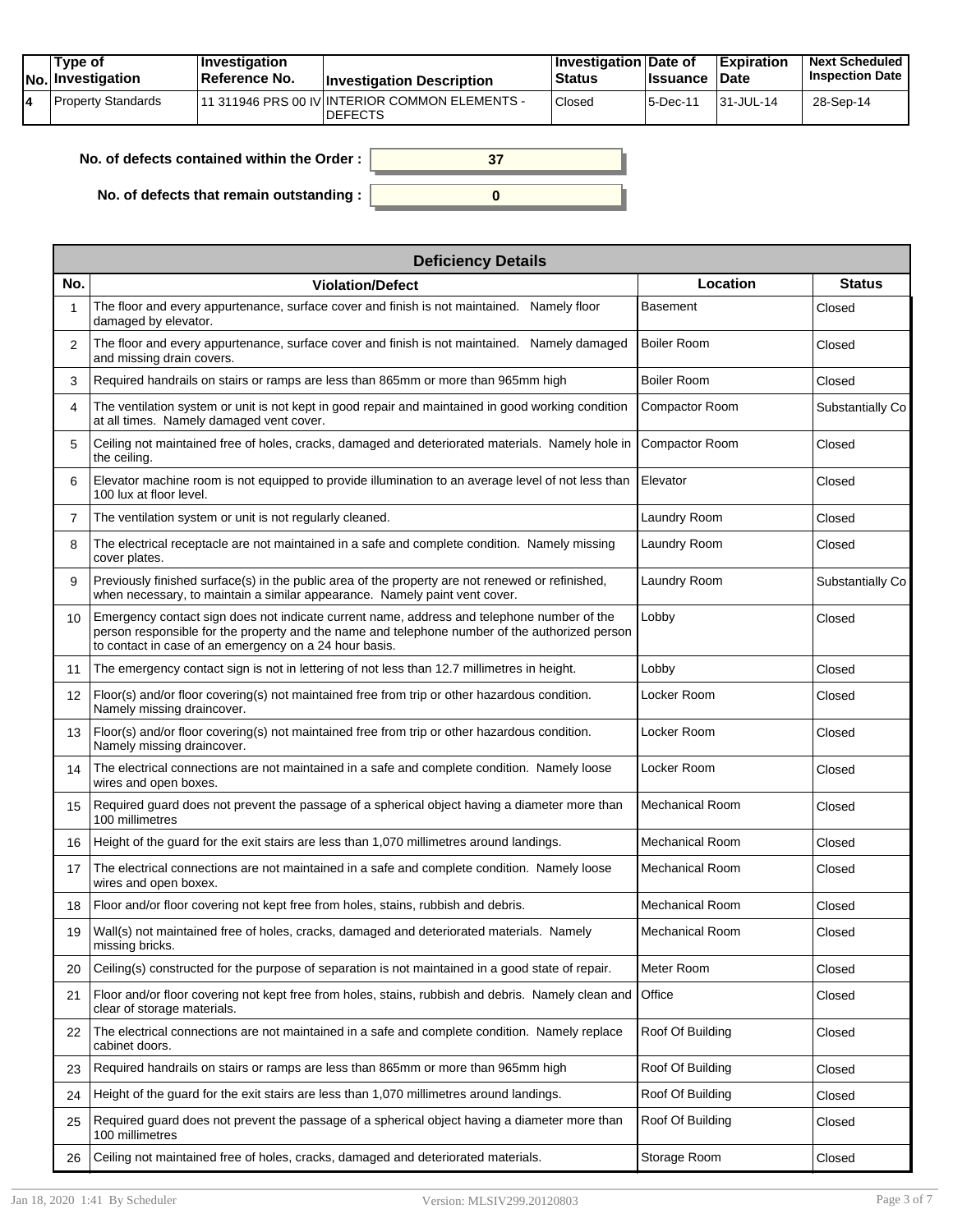| 27 | Previously finished surface(s) in the public area of the property is not maintained in good repair.<br>Namely paint ceiling.                                                                                                  | Storage Room               | Closed           |
|----|-------------------------------------------------------------------------------------------------------------------------------------------------------------------------------------------------------------------------------|----------------------------|------------------|
| 28 | Interior lighting fixtures or lamps are not maintained. Namely light fixture not secured to ceiling.                                                                                                                          | Subbasement                | Closed           |
| 29 | Required guard does not prevent the passage of a spherical object having a diameter more than<br>100 millimetres                                                                                                              | Throughout Building        | Closed           |
| 30 | Height of the guard for the exit stairs are less than 1,070 millimetres around landings.                                                                                                                                      | <b>Throughout Building</b> | Closed           |
| 31 | A window in a stairway that extends to less than 1,070 millimetres above the landing is protected<br>by a guard that is less than 1,070 millimetres high measured to the top of the guard from the<br>surface of the landing. | Throughout Building        | Closed           |
| 32 | Corridor serving patients or residents is not equipped to provide illumination to an average level of  Throughout Building<br>not less than 50 lux at floor or tread level.                                                   |                            | Closed           |
| 33 | Lighting in a storage room is provided at less than 50 lux.                                                                                                                                                                   | <b>Throughout Building</b> | Closed           |
| 34 | Lighting in a service room is provided at less than 200 lux.                                                                                                                                                                  | <b>Throughout Building</b> | Substantially Co |
| 35 | Previously finished surface(s) in the public area of the property is not maintained in good repair.<br>Namely paint all doors and door frames where required.                                                                 | <b>Throughout Building</b> | Closed           |
| 36 | Garbage chute system originally installed in the multiple-dwelling is not maintained operative.<br>Namely chute system is not self-closing.                                                                                   | Throughout Building        | Closed           |
| 37 | Previously finished wall(s) in the public area of the property are not renewed or refinished, when<br>necessary, to maintain a similar appearance. Namely plaster and paint where required.                                   | Throughout Building        | Closed           |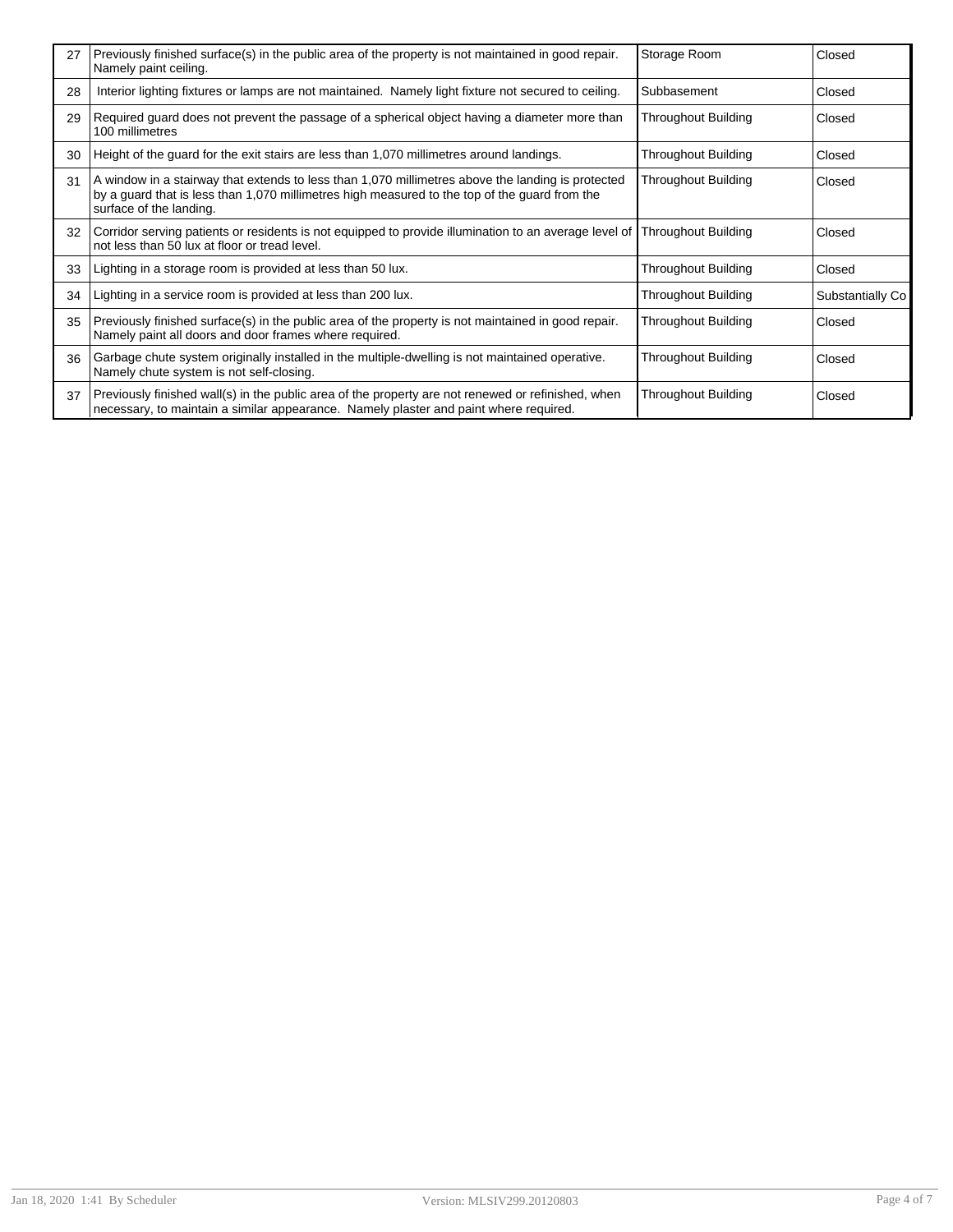|  | Tvpe of<br><b>No. Investigation</b> | $\blacksquare$ Investigation<br><b>∣Reference No.</b> | <b>Investigation Description</b>                                 | <b>∐nvestigation Date of</b><br><b>Status</b> | ∣Issuance | <b>Expiration</b><br><b>Date</b> | <b>Next Scheduled</b><br><b>Inspection Date</b> |
|--|-------------------------------------|-------------------------------------------------------|------------------------------------------------------------------|-----------------------------------------------|-----------|----------------------------------|-------------------------------------------------|
|  | <b>Property Standards</b>           |                                                       | 11 311046 PRS 00 IV EXTERIOR COMMON ELEMENTS -<br><b>DEFECTS</b> | <sup>1</sup> Closed                           | 5-Dec-11  | $131 - JUL - 14$                 | 17-Jun-15                                       |

| No. of defects contained within the Order: | 38 |
|--------------------------------------------|----|
| No. of defects that remain outstanding :   |    |

|                   | <b>Deficiency Details</b>                                                                                                                                                                                                                                                           |                             |               |  |  |  |  |  |
|-------------------|-------------------------------------------------------------------------------------------------------------------------------------------------------------------------------------------------------------------------------------------------------------------------------------|-----------------------------|---------------|--|--|--|--|--|
| No.               | <b>Violation/Defect</b>                                                                                                                                                                                                                                                             | Location                    | <b>Status</b> |  |  |  |  |  |
| 1                 | Exterior door is not maintained in good repair. Namely re-paint main garage door.                                                                                                                                                                                                   | <b>Exterior Of Building</b> | Closed        |  |  |  |  |  |
| 2                 | The ventilation system or unit is not kept in good repair and maintained in good working condition<br>at all times. Namely damaged/rusted ventilation grate or grill.                                                                                                               | <b>Exterior Of Building</b> | Closed        |  |  |  |  |  |
| 3                 | The electrical fixtures are not maintained in a safe and complete condition. Namely damaged light<br>fixture.                                                                                                                                                                       | <b>Exterior Of Building</b> | Closed        |  |  |  |  |  |
| 4                 | The electrical connections are not maintained in a safe and complete condition. Namely loose<br>wires.                                                                                                                                                                              | <b>Exterior Of Building</b> | Closed        |  |  |  |  |  |
| 5                 | The protective/decorative finish on the exterior surfaces is not being maintained in good repair.<br>Namely paint deterioriation on canopy at front entrance.                                                                                                                       | <b>Exterior Of Building</b> | Closed        |  |  |  |  |  |
| 6                 | The protective/decorative finish on the exterior surfaces is not being maintained in good repair.<br>Namely concrete deterioriation on walls and celings                                                                                                                            | <b>Exterior Of Building</b> | Closed        |  |  |  |  |  |
| $\overline{7}$    | The (stairs, treads, risers, guards, handrails, and/or other appurtenant attachments) and/or their<br>supporting structural members are not maintained in good repair. Namely cracks and concrete<br>deterioriation.                                                                | <b>Exterior Of Building</b> | Closed        |  |  |  |  |  |
| 8                 | The (stairs, treads, risers, quards, handrails, and/or other appurtenant attachments) and/or their<br>supporting structural members are not being maintained free from defects/hazards. Namely<br>concrte detiroriation.                                                            | <b>Exterior Of Building</b> | Closed        |  |  |  |  |  |
| 9                 | Exterior landing not maintained. Namely concrete deterioriation                                                                                                                                                                                                                     | <b>Exterior Of Building</b> | Closed        |  |  |  |  |  |
| 10                | The (verandah, porch, deck, loading dock, ramp, balcony, fire escape or other similar structure,<br>and/or other appurtenant attachment) and/or the supporting structural member(s) is not<br>maintained in good repair. Namely paint and concrete deterioriation on balcony slabs. | <b>Exterior Of Building</b> | Closed        |  |  |  |  |  |
| 11                | The (verandah, porch, deck, loading dock, ramp, balcony, fire escape or other similar structure,<br>and/or other appurtenant attachment) and/or the supporting structural member(s) is not<br>maintained in a safe condition. Namely pigeon screen and other temperoary structure.  | <b>Exterior Of Building</b> | Closed        |  |  |  |  |  |
| $12 \overline{ }$ | The yard contains mechanical equipment, vehicles, trailers, boats or remnant parts thereof that<br>are wrecked, discarded, dismantled or inoperative.Namely derelict motocycle.                                                                                                     | <b>Exterior Of Building</b> | Closed        |  |  |  |  |  |
| 13                | The yard does not have suitable ground cover to prevent unstable soil conditions or erosion.                                                                                                                                                                                        | <b>Exterior Of Building</b> | Closed        |  |  |  |  |  |
| 14                | Driveway(s) and/or similar areas not maintained. Namely cracks and ruts.                                                                                                                                                                                                            | <b>Exterior Of Building</b> | Closed        |  |  |  |  |  |
| 15                | Driveway(s) and/or similar areas not maintained. Namely ramp to underground parking garage at<br>exit door.                                                                                                                                                                         | <b>Exterior Of Building</b> | Closed        |  |  |  |  |  |
| 16                | Exterior yard that is used for the parking or storage of vehicles or surfaced with a material<br>impervious to water is not maintained so as parking space marking are to be clearly visible.                                                                                       | <b>Exterior Of Building</b> | Closed        |  |  |  |  |  |
| 17                | Curb stops or restraining devices are not positioned to prevent vehicles from causing injury,<br>damage or encroaching on to property. Namely damaged curb                                                                                                                          | <b>Exterior Of Building</b> | Closed        |  |  |  |  |  |
|                   | 18 The retaining wall is not being maintained in good repair. Namely concrete deterioriation and<br>expoesed re-bar.                                                                                                                                                                | <b>Exterior Of Building</b> | Closed        |  |  |  |  |  |
| 19                | The required guard on top of the retaining wall is not maintained in good repair. Namely rusted<br>base plates.                                                                                                                                                                     | <b>Exterior Of Building</b> | Closed        |  |  |  |  |  |
| 20                | Exterior walkway not maintained. Namely damaged flagstones.                                                                                                                                                                                                                         | <b>Exterior Of Building</b> | Closed        |  |  |  |  |  |
| 21                | The guards and/or other appurtenant attachments and/or their supporting structural members are<br>not maintained in good repair. Namely damaged balcony guard.                                                                                                                      | <b>Exterior Of Building</b> | Closed        |  |  |  |  |  |
| 22                | The guards and/or other appurtenant attachments and/or their supporting structural members are<br>not maintained in good repair. Namely damaged/rusted guard                                                                                                                        | <b>Exterior Of Building</b> | Closed        |  |  |  |  |  |
| 23                | Guard with a minimum height of 1,070 millimetres has not been provided at a raised floor where<br>the difference in level is more than 600 millimetres.                                                                                                                             | <b>Exterior Of Building</b> | Closed        |  |  |  |  |  |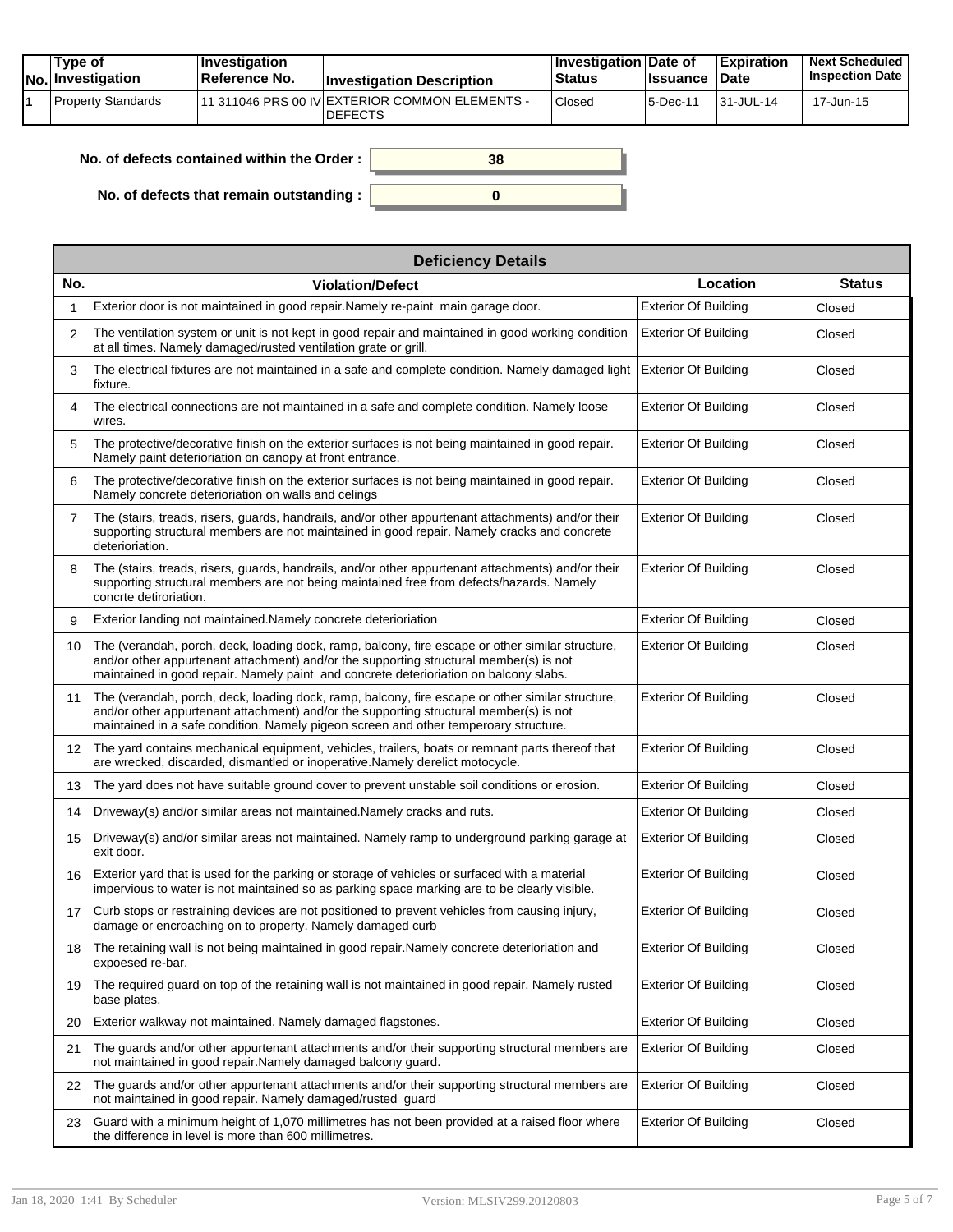| 24 | Guard with a minimum height of 1,070 millimeters has not been provided at a raised floor where<br>the difference in level is more than 600 millimeters. Namely areas above underground parking<br>garage exit stairwell, where required a guard with a minimum height of 1.070 millimeters.                                                                  | <b>Exterior Of Building</b> | Closed |
|----|--------------------------------------------------------------------------------------------------------------------------------------------------------------------------------------------------------------------------------------------------------------------------------------------------------------------------------------------------------------|-----------------------------|--------|
| 25 | Required guard does not prevent the passage of a spherical object having a diameter more than<br>100 millimetres. Namely handrail quards to second level.                                                                                                                                                                                                    | Exterior Of Building        | Closed |
| 26 | Guard has openings of a size that does not prevent the passsage of a sphere having a diameter<br>more than 100 millimetres. Namely quards on handrails                                                                                                                                                                                                       | <b>Exterior Of Building</b> | Closed |
| 27 | The location and size of openings present a hazard as they are designed with members or<br>attachments between 140 millimetres and 900 millimetres above the level protected by the quard<br>which facilitate climbing. Namely seating benches adjacent to guards create climability.                                                                        | <b>Exterior Of Building</b> | Closed |
| 28 | Height of the guard for the exit stairs are less than 920 millimetres measured vertically to the top<br>of the guard from a line drawn through the outside edges of the stair nosings.                                                                                                                                                                       | <b>Exterior Of Building</b> | Closed |
| 29 | Height of the guard for the exit stairs are less than 1,070 millimetres around landings.                                                                                                                                                                                                                                                                     | <b>Exterior Of Building</b> | Closed |
| 30 | Height of the guard for the exit stairs are less than 1,070 millimetres around landings.                                                                                                                                                                                                                                                                     | <b>Exterior Of Building</b> | Closed |
| 31 | Required guard does not prevent the passsage of a sphere having a diameter more than 100<br>millimetres. Namely all guards above underground parking garage exit stairwell                                                                                                                                                                                   | <b>Exterior Of Building</b> | Closed |
| 32 | In a dwelling unit, a window located more than 2,000 millimetres above grade opens within 1,500<br>millimetres of the floor not leading to a balcony does not employ a controlled sash operation to<br>restrict, when engaged, the opening of the operable sash to not more than 100 millimetres.                                                            | <b>Exterior Of Building</b> | Closed |
| 33 | In a dwelling unit, a window located more than 2,000 millimetres above grade opens within 1,500<br>millimetres of the floor not leading to a balcony does not employ a controlled sash operation to<br>restrict, when engaged, the opening of the operable sash to not more than 100 millimetres, to<br>include installation of window air conditioner units | <b>Exterior Of Building</b> | Closed |
| 34 | The handrails and/or other appurtenant attachments and/or their supporting structural members<br>are not maintained in good repair. Namely paint deterioriation.                                                                                                                                                                                             | <b>Exterior Of Building</b> | Closed |
| 35 | Required handrails on stairs or ramps are less than 865mm or more than 965mm high                                                                                                                                                                                                                                                                            | <b>Exterior Of Building</b> | Closed |
| 36 | Handrails on both sides of stair or ramp 1,100mm in width or more not provided                                                                                                                                                                                                                                                                               | <b>Exterior Of Building</b> | Closed |
| 37 | The ventilation system or unit is not kept in good repair and maintained in good working condition<br>at all times. Namely damged ventilation grill/grate                                                                                                                                                                                                    | <b>Exterior Of Building</b> | Closed |
| 38 | Exterior door is not maintained in good repair. Namely paint deterioriation.                                                                                                                                                                                                                                                                                 | <b>Exterior Of Building</b> | Closed |